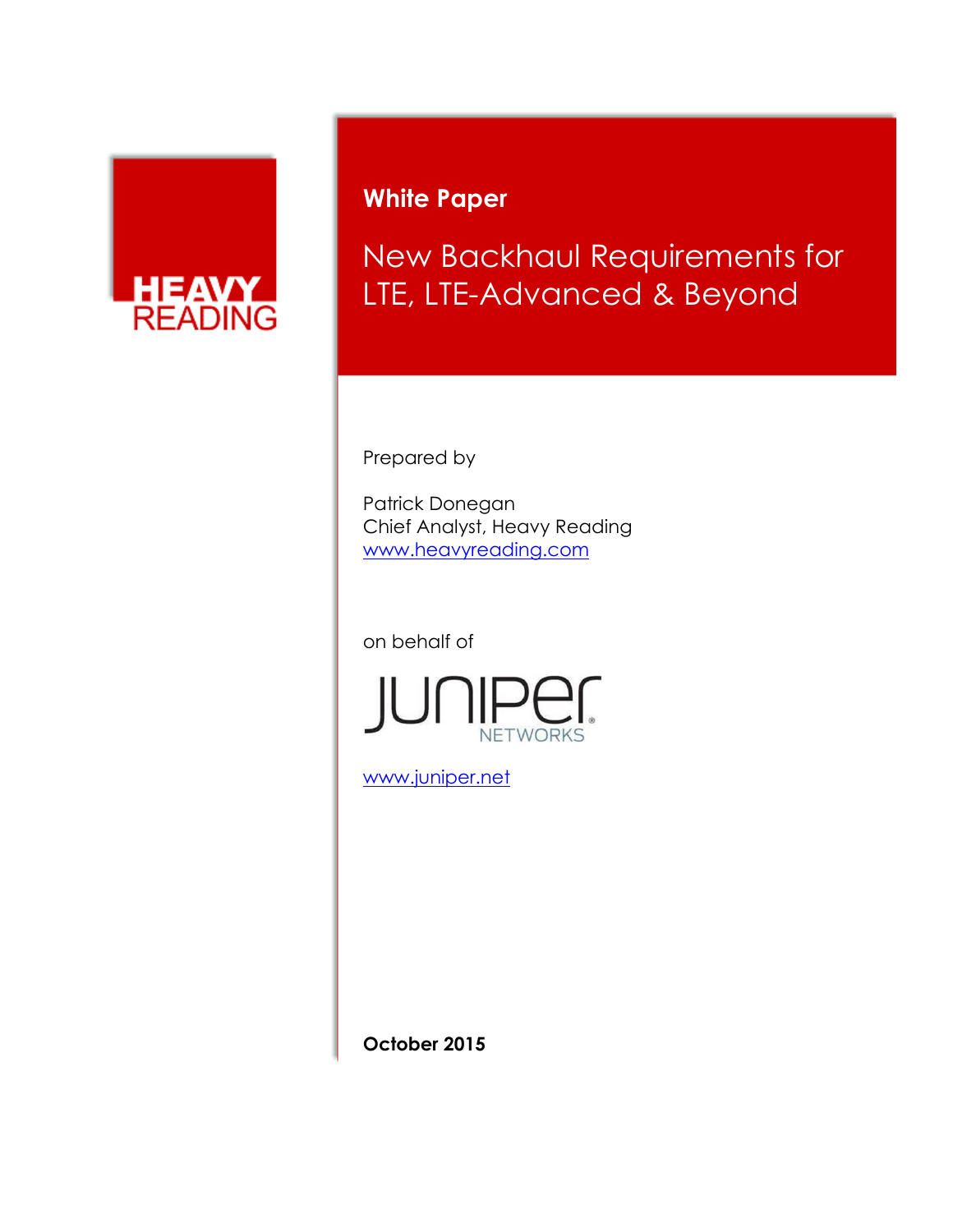## **The Market Landscape for Mobile Operators**

For licensed mobile network operators, the demand side of the next five years is hugely exciting, even mouth-watering. What wouldn't businesses in other sectors – such as the oil and gas, financial services, mining, agriculture and automotive industries – give for a mobile network operator's demand outlook promising a very steep, pretty much inexorable, year-on-year increase in demand for their products and services over the coming five years and beyond?

Specifically, licensed mobile operators can look forward to strong growth in demand for all of the following:

- The number of connections (driven increasingly by the Internet of Things)
- The number of sessions per user
- Higher download and upload speeds
- More real-time services
- Higher security
- Higher reliability

Crafting strong business performance out of this abundant demand – and the huge increase in bandwidth required to cope with it – certainly won't be straightforward. Although some leading operators in the U.S. and elsewhere have already shown how to leverage the potential of 4G for superior "monetization," other 3G and 4G operators are still languishing with flat or even deteriorating financial performance.

#### **Five Pillars of Growth**

Mobile operators can think in terms of five pillars of growth that will drive their businesses over the next few years:

- 1. **Network capacity needs to be substantially expanded year-on-year,** by means of adding raw spectrum, cell site densification and cutting-edge spectral efficiency techniques.
- 2. **New revenue-generating applications and services, such as voice over LTE (VoLTE) and LTE Broadcast, need to be deployed.** VoLTE is now being rolled out aggressively worldwide. Led by operators in South Korea, the U.S. and Europe, momentum behind LTE Broadcast is also starting to build.
- 3. **A step change is needed in network performance, as measured by critical metrics and requirements such as latency and synchronization, to deliver these new capabilities.** The network must be designed in such a way, and new performance targets must be attained, so that efficiency and revenuegeneration goals cited above can be delivered competitively.
- 4. **Business relationships with partners and competitors need to be optimized.** Where over-the-top (OTT) providers such as Google and Facebook are concerned, operators need to regularly review the extent to which these companies are partners, competitors, or a little of both.
- 5. **Capitalizing on SDN.** Software-defined networking (SDN) promises a slew of opportunities to reduce cost, improve network performance and grow revenues. Keeping at least in step with these opportunities is a key enabler for supporting the other four pillars of growth, as well as the operator's broader business objectives.

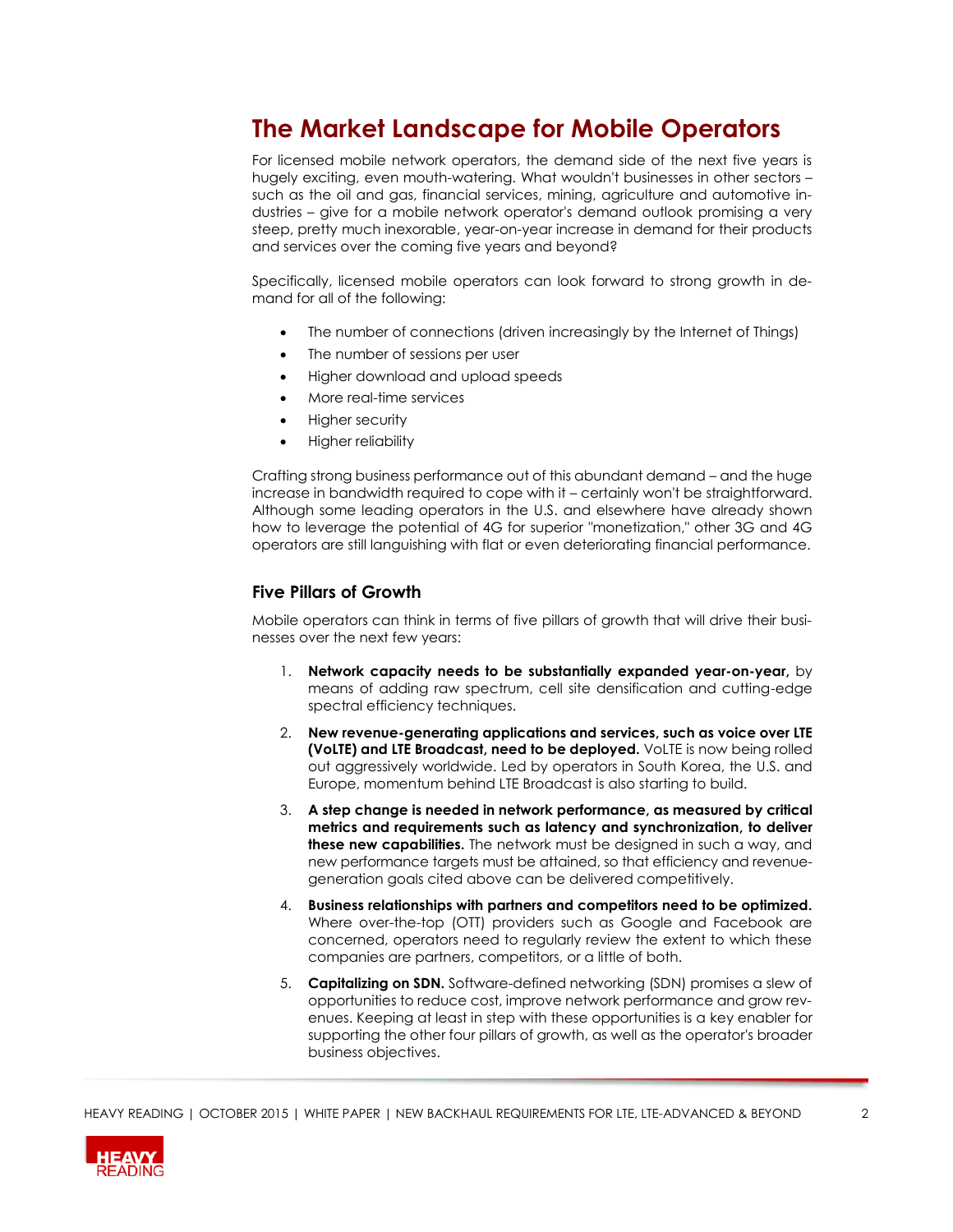# **The Evolution of the RAN**

The roadmap for the RAN in delivering on the operator's objectives is well-understood and well-documented. The primary requirements are:

- **More spectrum:** Operators will inevitably continue to bring more and more spectrum online. In addition to growing capacity, LTE carrier aggregation will continue to increase the speeds available to individual users.
- **Cell site densification via more macro cells, micro cells and particularly small cells:** Just a few short years ago, the assumption was that small cells might serve as a supplement to the macro and microcell network in highdensity urban areas. Nowadays, network architects increasingly believe that capacity requirements will be such that small cells will carry the bulk of the urban traffic in a few years, and that they will be supplemented by a macro and micro layer. As part of this roadmap, many operators are considering Centralized or Cloud RAN (C-RAN) or fronthaul architectures. Here the baseband is pooled and serves separate RF heads (or small cells) via a standard interface over distances that may range from a few meters to 25 kilometers. From a backhaul perspective, operators clearly prefer fiber for small cells, whether they require conventional backhaul or fronthaul according to a C-RAN architecture. That said, operators recognize that they will also require wireless backhaul where fiber is either not available or cost-prohibitive.
- **Leveraging LTE-Advanced (LTE-A) features for better spectral efficiency and better performance:** *Carrier Aggregation* is already extensively deployed worldwide. New features such as *Enhanced Inter Cell Interference Coordination (eICIC)* and *Coordinated MultiPoint (CoMP)* transmission/scheduling will also be rolled out, often in a small cell or HetNet context. CoMP combines signals from multiple eNodeBs to improve cell edge throughput, often in a small cell or HetNet context. Some leading RAN vendors reckon that UpLink CoMP can deliver an average throughput gain of 150 percent at the cell edge. Market momentum appears to be behind Intra-site UpLink CoMP at this time. eICIC enables better interference management between layers in HetNets, using and reusing some of the same frequencies across the macro and small cell layers. SK Telecom, for example, expects to reduce inter-cell interference by 15 percent when it rolls out eICIC in 2016.

# **The Evolution of the Backhaul Network**

RAN requirements tend to get the most attention because the RAN is where the operator spends most money. But it is equally true that investment in the backhaul needs to stay in lockstep with investment in the RAN – otherwise, the expected performance gains from the RAN simply won't be realized.

## **The Looming New Backhaul Bottleneck**

Having outlined the "Five Pillars" of success, as well as some of the specific upcoming changes in the RAN as operators evolve through releases of LTE, LTE-A and with an eye toward future 5G requirements, this paper focuses on the role of the backhaul network in delivering on the operator's objectives over the next five years. Many LTE-A features, such as CoMP and eICIC, can be implemented in the RAN with a relatively simple software upgrade. But as the following sections of this paper show, re-equipping the backhaul to support some of those new RAN features is going to be a lot more involved.

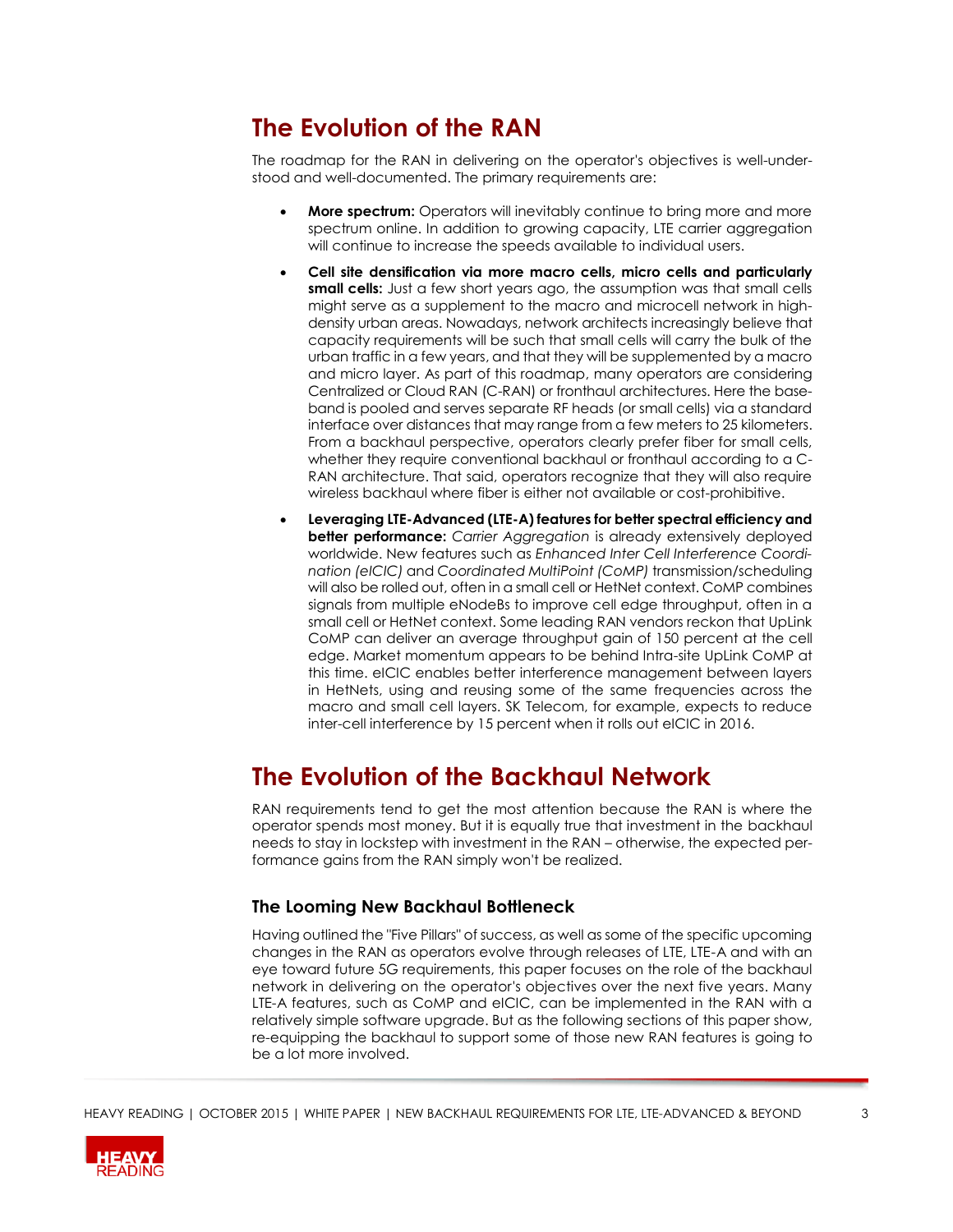There is a new bottleneck emerging in the backhaul. The original bottleneck was a pure capacity bottleneck, identified when operators determined that the model of scaling E1s and DS1s for 3G data traffic wasn't financially viable. This was overcome by the replacement of TDM with IP backhaul.

The new bottleneck that is looming with further rollouts of LTE and LTE-A does in part relate to capacity: Some operators are finding that their ability to deliver the required backhaul capacity for 4G is challenged. As shown in **Figure 1**, Vodafone is an example of a leading operator that is prioritizing the buildout of high-capacity backhaul, which it defines as capable of supporting up to 1 Gbit/s per site. More than 90 percent of Vodafone's European footprint supports high-capacity backhaul, the majority of which is served by microwave in the last mile.



What's different with the new bottleneck up ahead is that in addition to a capacity element, there's also a performance as well as a security element to it. New backhaul challenges that involve performance, synchronization and security include:

- Real-time applications such as VoLTE and some OTT services introduce new latency requirements into the backhaul.
- New end-user services such as LTE Broadcast and new network capacity features such as CoMP and eICIC have much more stringent synchronization requirements than anything mobile operators have tried to achieve before.
- The long-term implication of the growth in small cells is that the option of using small cells as a "slow lane" or for "offload" offering inferior quality and reliability will only remain viable in the near term. Once small cells become the primary workhorse of the urban network, the small cell layer and its supporting backhaul must be built for the highest performance requirements.
- In the LTE era, security is both a new revenue opportunity and a potential bottleneck for the first time. Whereas security was something that came bundled in with 2G and 3G systems, it is now something mobile operators need to design, deploy and manage as a set of requirements that are unique to its own business model and network assets, including in the backhaul.

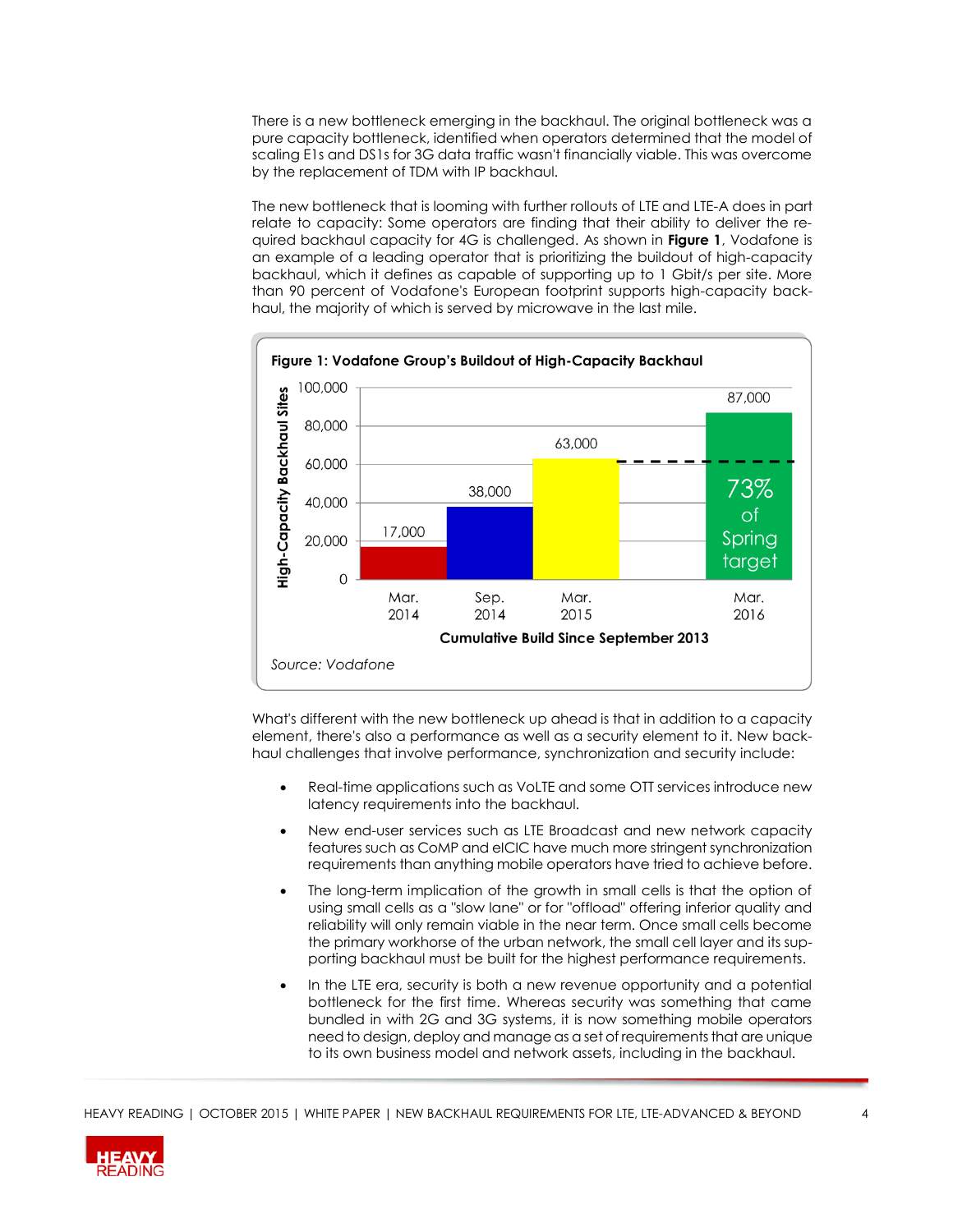## **New Latency Requirements**

Latency requirements are changing across the mobile network, including in the backhaul. For VoLTE, network planners need to ensure that there is enough capacity in the network, and that the prioritization accorded to each audio packet is enforced end-to-end and across each of the RAN, backhaul and core domains. This enables a stream of VoLTE packets to be transmitted with sufficiently low latency, jitter and delay variation to ensure a high-quality user experience of a VoLTE call.

The backhaul is unique among all domains in that packet prioritization – hence application performance – has to be enforced across an often highly heterogeneous network environment in terms of the coexistence of different layers and different protocols, as well as different physical layers such as fiber, XDSL and microwave, each of which introduce different characteristics from a latency perspective.

## **Engineering Latency for VoLTE**

The new challenge where new low-latency services such as VoLTE are concerned lies in the way the different services now have to be mapped across multiple Differentiated Services Code Point (DSCP) bits for classifying traffic and providing QoS at both L3 and L2. And whereas with email and Web browsing the user's experience isn't impacted if three quarters of the latency is experienced in one direction of a link, and a quarter in the return path, in the case of VoLTE that kind of sub-optimal engineering will deliver a sub-standard user experience. Nor is it just the operator's own services that require lower latency. If operators are to persuade OTT providers to pay them a premium for delivering some services, lower latency will be a prerequisite in some cases.

## **Engineering Latency for CoMP**

In current LTE networks, where the X2 interface is typically turned around in the core, 10 ms of latency is perfectly tolerable on the X2. With CoMP, however, the coordination between the eNode Bs at handover requires a much lower X2 latency. The amount of latency on the X2 materially affects the performance gains that CoMP can deliver, with the result that X2 latency needs to be lower than 5 ms to drive truly excellent performance.

## **Synchronization: A New Differentiator**

The synchronization requirements for CoMP, eICIC and LTE Broadcast are a lot more challenging for mobile operators than any synchronization challenge they have faced previously. Generally speaking, this is still not well enough understood.

In most synchronization approaches deployed to date, backhaul network elements have tended to be transparent to the implementation. The frequency synchronization required between adjacent base stations – the only type of synchronization required for the most widely deployed 2G, 3G and 4G networks – is either embedded in an E1/T1 or transported transparently via the Global Navigational Satellite System (GNSS) or IEEE 1588v2 Point-to-Point (PTP) protocol over a packet backhaul network or the ITU's Synchronous Ethernet (SyncE) protocol. SyncE also provides frequency synchronization but requires on-path support in all network elements across the backhaul.

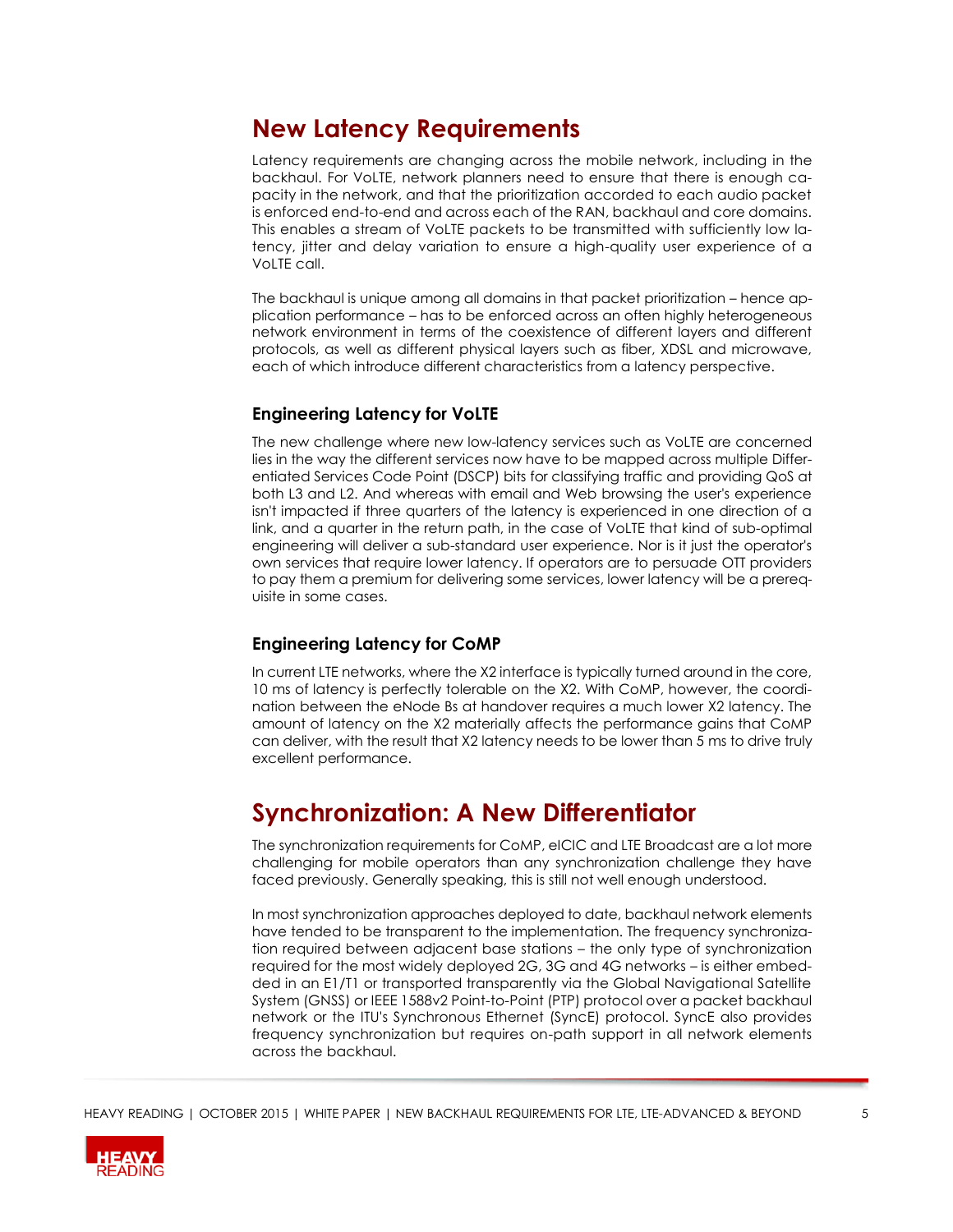### **Frequency Synchronization Is Relatively Easy to Achieve**

Frequency synchronization is relatively straightforward because recovering frequencies takes place entirely independently of variations in network traffic. If the transmission of frequency signals is impacted by jitter or delay in the network, there is no impact. The system counts the signals, puts in a buffer, and averages out in order to meet the 3GPP target of ±50 parts per billion, which is the standard for GSM, W-CDMA and LTE FDD.

| Figure 2: 3GPP's Synchronization Requirements |                  |                |                            |
|-----------------------------------------------|------------------|----------------|----------------------------|
| <b>APPLICATION</b>                            | <b>FREQUENCY</b> | <b>PHASE</b>   | <b>NOTES</b>               |
| 3G                                            | $50$ ppb         | Not required   | <b>None</b>                |
| LTE-FDD                                       | 50 ppb           | Not required   |                            |
| <b>ITE Broadcast</b>                          | $50$ ppb         | $±10 \mu s$    | Inter-cell time difference |
| eICIC (LTE-A)                                 | 50 ppb           | $±1.5-5 \mu s$ |                            |
| COMP (LTE-A)                                  | $50$ ppb         | $±5 \mu s$     | Moderate to tight          |
| COMP (LTE-A)                                  | 50 ppb           | $±1.5 \mu s$   | Very tight                 |

### **The Brand-New Challenge of Phase Synchronization**

Going forward, the success or otherwise of the new synchronization model required for CoMP, eICIC and LTE Broadcast will be heavily dependent on the capabilities supported in the network equipment, network design and engineering across the backhaul domain. The key to this upcoming set of new requirements in the backhaul landscape is that CoMP, eICIC and LTE Broadcast all require phase synchronization which is a very different proposition to the frequency synchronization that most mobile operators are used to.

Whereas frequency synchronization restricts the deviation in the rate at which a clock at a cell site can tick relative to the rate of the Primary Reference Clock (PRC) – together with buffer for averaging it out to achieve target – the requirements for phase synchronization are much more stringent.

Phase synchronization restricts the deviation in the exact moment when a cell site clock can tick relative to the PRC. As shown in **Figure 2**, 3GPP restricts the deviation down to between 1 μs and 5 μs, depending on the use case for phase synchronization. And because there can't be any buffering or averaging, attaining these stringent targets requires raising the bar significantly in terms of backhaul performance to eliminate or reduce the risk of jitter and delay impacts.

Exceeding the phase synchronization target for LTE Broadcast will cause video broadcasts to be interrupted – and we know that users (especially those willing to pay a premium) have a notoriously low tolerance threshold for poor video quality. Depending on exactly how wide of the mark it is, missing the phase synchronization target will also cause CoMP implementations to fall short – potentially well short – of the 150 percent cell edge throughput gains that are potentially achievable.

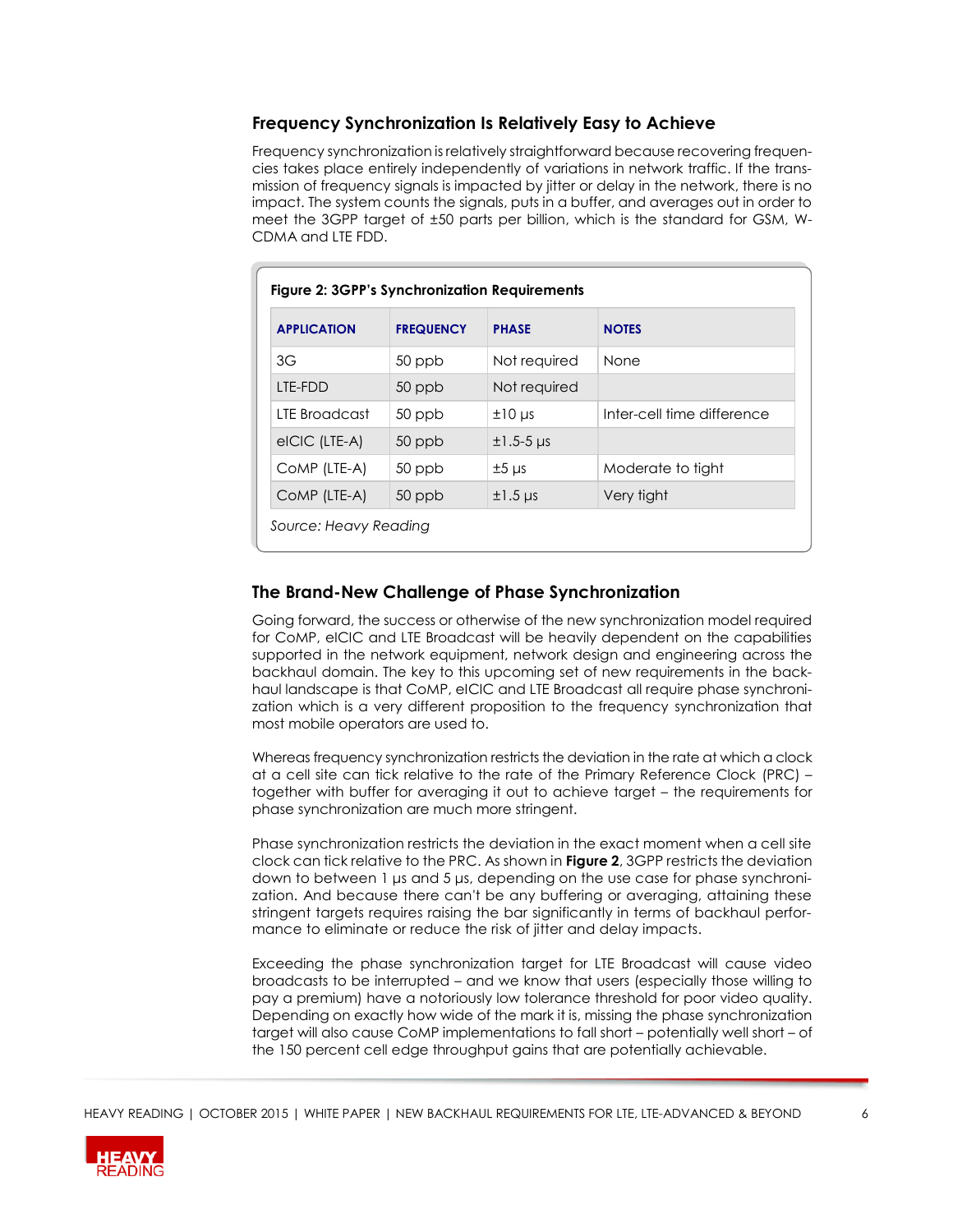### **Supporting Phase Synchronization in the Backhaul Network**

From a synchronization perspective, the backhaul ceases to be a "dumb pipe" when the operator prepares to roll out LTE Broadcast and many of the LTE-A network features. Instead, capabilities built into the backhaul become critical to achieving the operator's synchronization objectives.

In order to get down to the required levels, operators need to think in terms of shaving tens of nanoseconds – even individual nanoseconds – out of the delay budget to get to the required level of accuracy. Just as – or more – importantly, packet delay variation (PDV) needs to be very tightly controlled for phase synchronization. This can be a bigger challenge than absolute latency, particularly in multi-hop microwave backhaul networks.

It can be tempting to target the least tight requirement, particularly if the first use case only requires that. It's far better to take the long-term view and design the backhaul with the tightest possible requirements in mind, however. The incremental spending up front to engineer the network optimally from the outset will inevitably be less than the cost of engineering for looser requirements at the outset – and then having to reengineer for tighter requirements further down the road for subsequent use cases.

Among the specific things operators need to be thinking about in the way that they procure and design for evolving the backhaul are the following:

- **The use of PTP Mini Grand Master clocks for clock distribution at the edge rather than relying on a Grand Master deeper in the core.** This reduces the number of hops in the network across which the phase synchronization needs to be supported.
- **The support of on-path PTP in all backhaul network elements.** Included in this are the IEEE-defined boundary clock (BC) for PTP, which acts as the master clock *vis-à-vis* subsequent downstream clocks for phase synchronization. Also included is the transparent clock (TC), which supports a correction field within the PTP packet that is dynamically updated with the real-time delay through each element. The ITU has defined two classes of error for phase synchronization. At minimum, operators should select from vendors that comply with the ITU's Class A, which allows for the introduction of no more than 50 ns of time error in a given network element. Better still, they should choose from vendors that support Class B, which mandates no more than 20 ns. At this point in time, support for phase synchronization is by no means a simple "tick box" exercise for vendors. Some legacy equipment won't support phase synchronization at all, for example. Operators continue to report considerable variation in the quality of different vendor implementations.
- In addition to the very stringent new phase synchronization requirements for CoMP, eICIC and LTE Broadcast, **phase synchronization will also be required for some other small-cell use cases**, including potentially some in-building scenarios. In the longer term, although the launch of the first 5G networks is still some years away, it's a safe bet that with cell site densification and spectrum efficiency requirements set to intensify, synchronization requirements will become still more exacting with 5G. Hence equipment deployed in the next couple of years will need to also be 5G-ready as far as possible.

## **The Case for PTP & an "Any Two Will Do" Synchronization Strategy**

The above section focuses on the new challenges of phase synchronization and the role of the PTP protocol in supporting it. In concluding this section, it's worth noting that

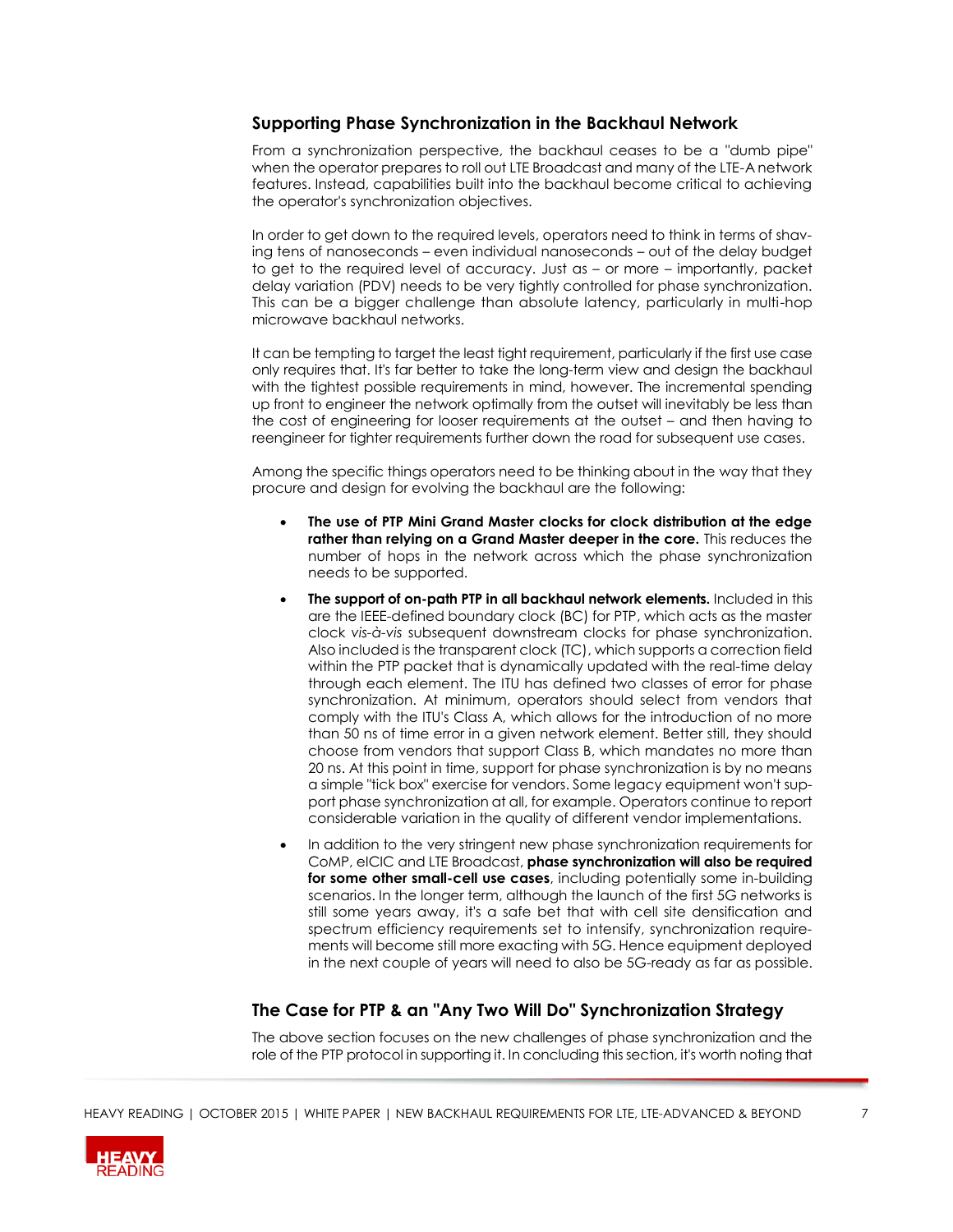phase synchronization isn't required *instead of* frequency synchronization for LTE Broadcast and LTE-A features; it's required *in addition to* frequency synchronization.

It's also worth noting that PTP is not the only technology or standard capable of supporting phase synchronization: Global Positioning System (GPS) can also support it (although SyncE can't - it can only support frequency synchronization). It's our view that all three primary global synchronization standards – PTP, GNSS and SyncE – have a long-term role to play in providing synchronization for 4G networks.



When making a choice of synchronization standard for phase synchronization, PTP has some significant advantages over GNSS:

- GNSS is vulnerable to compromise by jamming.
- It is unsuitable for indoor, below-ground, and some street-level environments, because of the need for line-of-sight to the satellite constellation.
- There are also political concerns in many markets relating to the U.S. government's ownership of GPS. If anything, these concerns have been heightened in the wake of the so-called Snowden revelations.

Although PTP and GNSS can each support both frequency and phase synchronization, the trend among operators, which we expect to see consolidate further going forward, is to use two or even all three standards in the same network according to an "any two will do" approach.

Using more than one standard offers the benefit of providing backup in the event that one solution fails. In the case of phase synchronization, many operators also want to dedicate a technology exclusively to it, rather than have its resources tied down – and its performance potentially comprised – by having to simultaneously support frequency synchronization. Hence we expect combinations to become the norm.

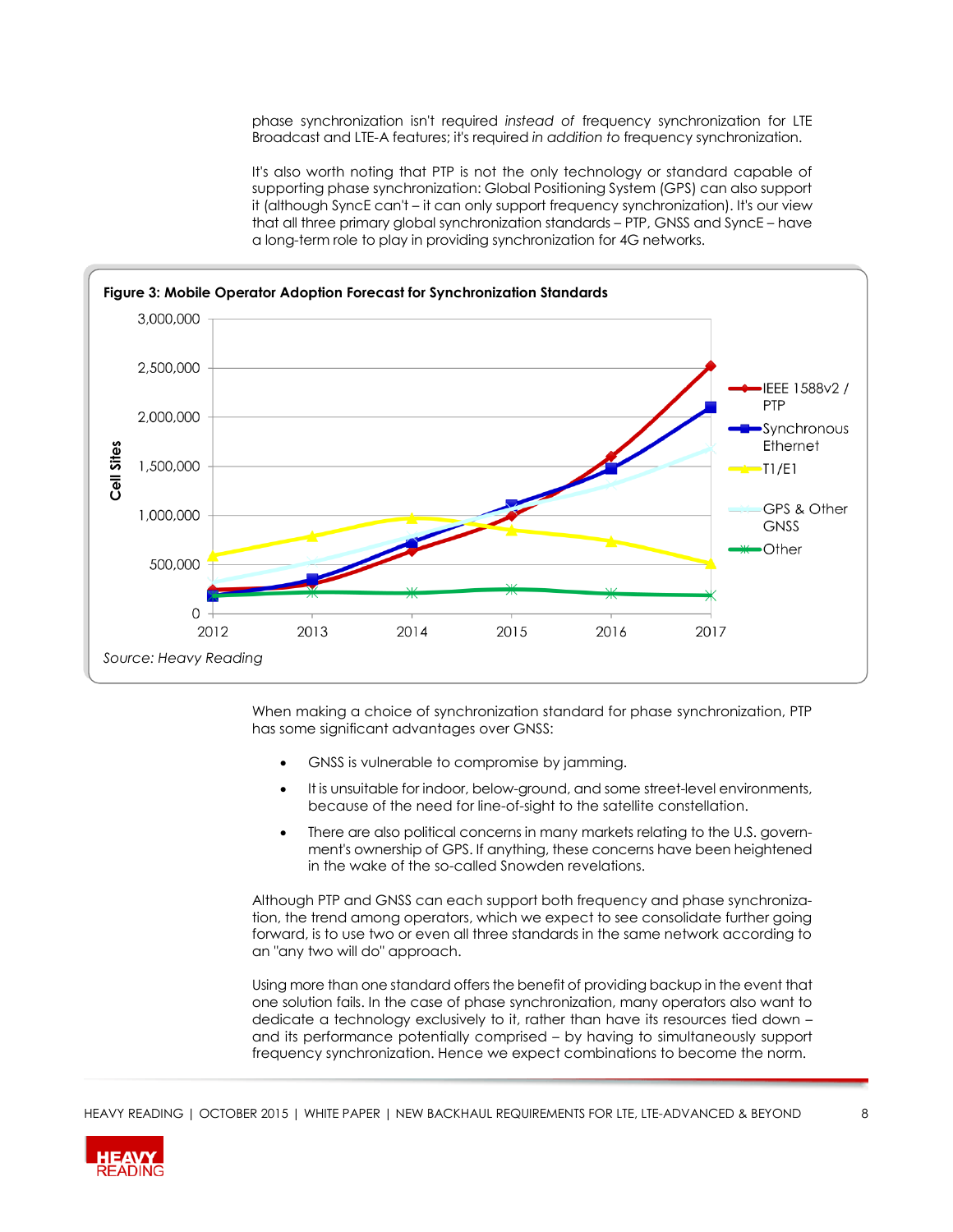# **Evolution of the 4G Backhaul Security Model**

Security needs to feature prominently in mobile operators' monetization strategies in the coming years. Throughout much of the 2G and 3G eras, investment in security has been considered as a cost – something to protect against eavesdropping. And most of the security requirements (such as encryption) were bundled in with standard 3GPP-compliant products. As the LTE network is rolled out, security must increasingly be thought of as a revenue enabler. Specific mobile broadband revenue opportunities can be targeted, but on condition that specific security is also factored in.

The basic network security model changes significantly with the initial launch of LTE and is continuing to change as the market and technology evolve. The LTE architecture introduces a change in the security model at launch.

As shown in **Figure 4**, whereas 3GPP provides embedded encryption from the handset to the radio network controller (RNC) in 3G, in 4G there is no RNC equivalent. As a result, in 4G the embedded 3GPP encryption terminates at the eNodeB, which leaves the S1 and X2 interfaces unencrypted unless the operator chooses to add its own encryption to these links.



HEAVY READING | OCTOBER 2015 | WHITE PAPER | NEW BACKHAUL REQUIREMENTS FOR LTE, LTE-ADVANCED & BEYOND 9

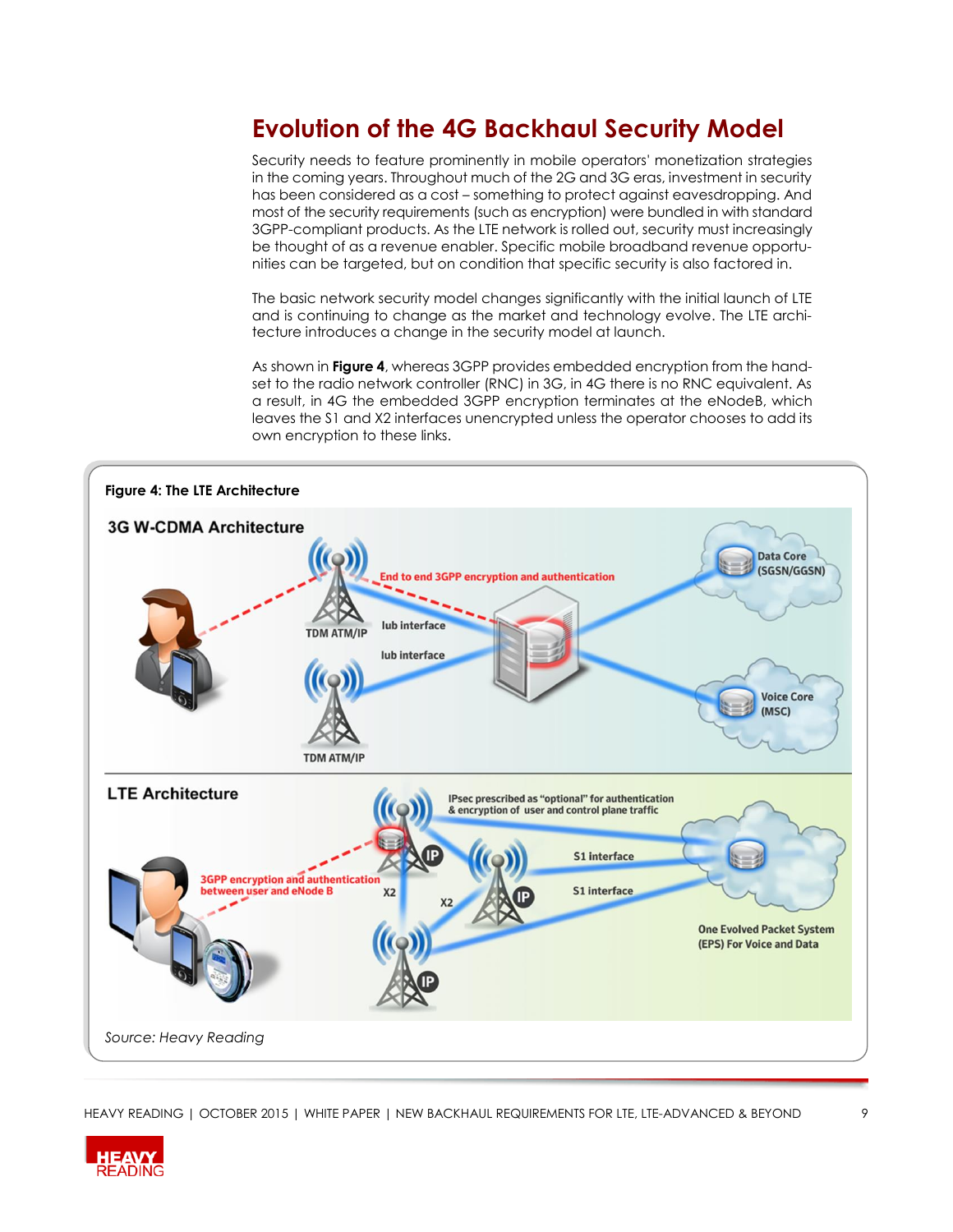Four other aspects of the current and evolving market environment fundamentally change the security model as LTE continues to roll out.

- Increasing volume, variety and sophistication of network security attacks of all kinds, including against the mobile network.
- A rapid acceleration in the number of network end points whether they are small cells, "Things" deployed in the Internet of Things, or smartphones and other devices.
- An increasing number of the new network endpoints will be in physically accessible locations, hence vulnerable to tampering.
- In the last couple of years, mobile operator report an increasing trend whereby they are seeing the beginnings of new attacks coming from laptops and smartphones in the RAN. Where these are LTE devices, the attack traffic is coming in via the S1 and X2. In Heavy Reading's November 2014 survey on mobile network security 46 percent of a sample of 64 qualified mobile operator respondents stated that they are seeing compromised subscriber devices participating in DDoS attacks on their mobile network.

## **Using 3GPP's SEG for S1 & X2 Encryption**

3GPP provides for encryption of S1 and X2 traffic using IPsec where the operator considers the backhaul to be "untrusted." This is a highly subjective term, so unsurprisingly the pattern of adoption around the world thus far is variable. From a regional perspective, there has been strong adoption in Europe and the Middle East.

In terms of the use cases, there has also been a lot of variation:

- Some operators, such as T-Mobile, have mandated a policy of encrypting all LTE traffic across all of their cell sites, across all of their properties.
- Some, such as Orange, are only using encryption at certain types of sites which they can consider untrusted – such as those where they use leased backhaul, or where they have potentially vulnerable small cells.
- Some are encrypting some but not all S1/X2 traffic, such as one Middle Eastern operator that is only encrypting its management traffic, but not its user or control plane traffic.

## **Additional Use Cases for the 3GPP SEG**

3GPP's security model for LTE provides for instantiation of IPsec tunnels at the eNodeB and the termination of those tunnels in the Security Gateway (SEG) in the core of the network. There is ample opportunity to support other security capabilities with the SEG, as well. For example:

 **Authentication of eNodeBs using PKI.** At the point when eNodeBs are first installed, operators can adhere to the manual, so-called "shared secret," authentication model, whereby a field engineer manually enters a key at the cell site during the initial setup process; or, they can automate that process by leveraging the 3GPP-recommended Public Key Infrastructure (PKI) authentication architecture. This leverages a Certification Authority (CA) to authenticate a signed certificate that is pre-installed in the eNodeB at the factory (as supported by most RAN vendors). The trouble with the traditional manual inputting of shared secret keys is that it is prone to human

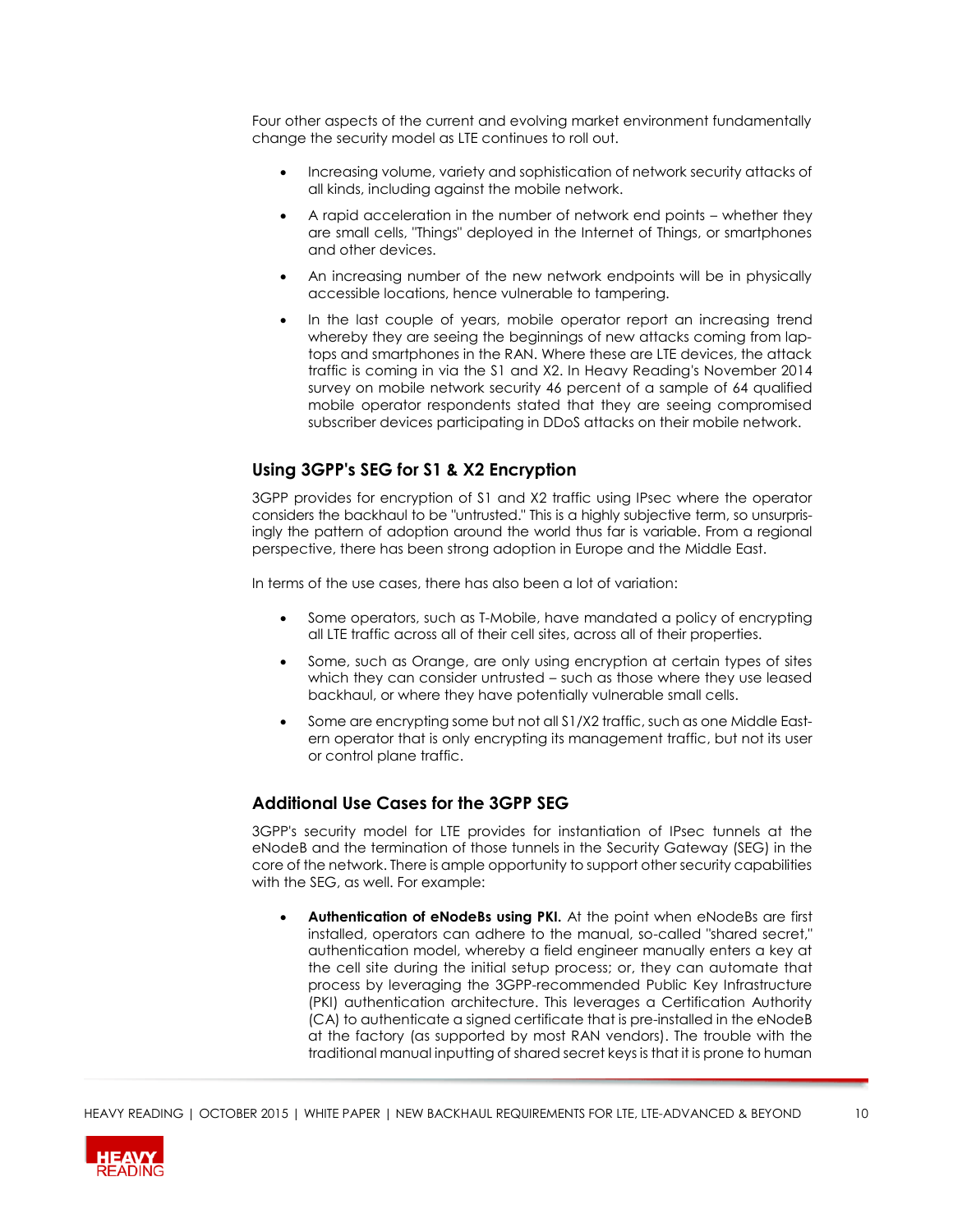error and expensive from an opex perspective. That risk will only increase with the introduction of so many more end points in the network. Preferring the manual shared secret model over the more secure PKI authentication model will leave the network more exposed to so-called "man in the middle" attacks, whereby a rogue eNodeB is used to eavesdrop or carry out other attacks on the network.

**Firewalling within the SEG.** In light of the growing risk of security threats originating in the RAN, at every point where S1 interfaces are terminated in the core, operators need to consider comprehensive LTE security with much the same suite of firewall, IDS/IPS and enhanced threat detection capabilities that they have always needed on the Gi interface between the core and Internet.

## **Distributing the SEG**

As already discussed, one of the implications of the upcoming phase synchronization requirements for features such as CoMP is that operators need to consider distributing the Grand Master PTP function out to the edge to reduce the number of hops that synchronization packets need to pass through.

Evolving requirements for the X2 interface can lead to a similar conclusion in favor of distribution. Today, the X2 interface is typically hairpinned in the core. In the case of an LTE-A feature such as CoMP, however, the X2 latency can't be any more than a handful of milliseconds. Operators therefore need to consider pushing the X2 processing out from the core to the edge at an aggregation or hub site. And where the operator determines that it wants to encrypt the X2 interface, it follows that that operator needs to distribute the SEG functionality out to that same aggregation or hub site in the form of a SEG blade or other device.

## **Additional Backhaul Security Requirements**

As the LTE network is densified, operators also need to look at additional security requirements. As discussed, PKI provides a means for the authentication of eNodeBs throughout a HetNet environment, but that doesn't embrace the authentication of other network elements that need to be deployed in exposed, potentially accessible areas. To ensure authentication of these other network elements, such as smaller form factor cell site routers, other authentication standards such as IEEE 802.1x need to be considered.

And while IPsec provides robust encryption of S1 and X2 traffic, it has a security vulnerability in the service provider environment, in that the protocol is designed to automatically reestablish an encrypted connection in the event that the connection is momentarily broken, including by an attacker seeking to introduce a network monitoring or other device. To ensure that any introduction of new devices onto the network path following a break in the connection is immediately flagged up, operators also need to consider using a protocol such as the IEEE's 802.1 AE or MACsec.

## **SDN in the Backhaul**

Backhaul networks tend not to be front and center of the telecom industry's focus when it comes to transforming the network with NFV and SDN. Both nevertheless have a role to play in the evolution of these networks going forward.

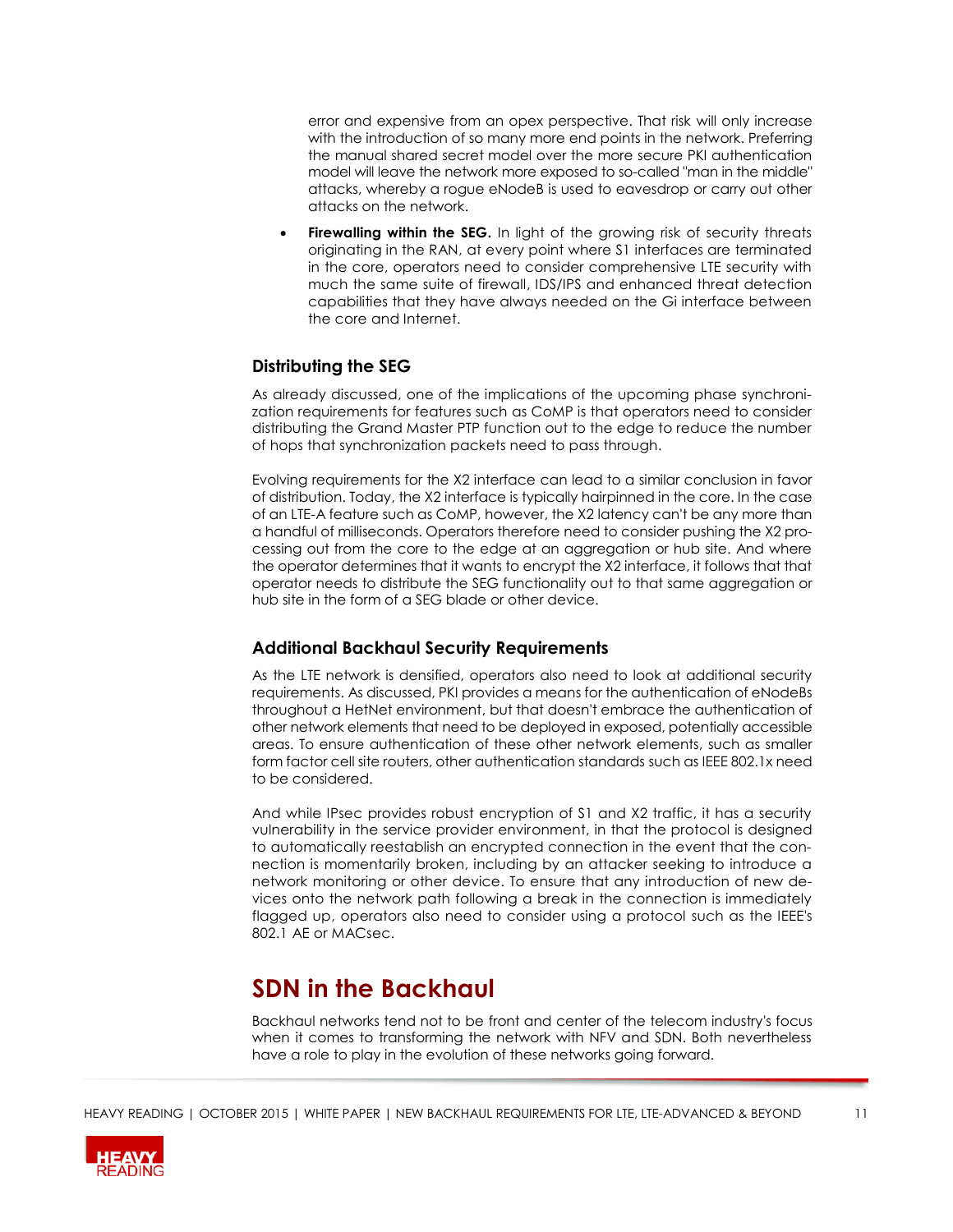The way the backhaul network operates today, network nodes typically have little or no visibility into conditions on other links in the network that could serve as an alternative path for the packets they are forwarding. Sometimes, the routing protocols that determine the paths of network flows have limited visibility into link conditions even on the links that they themselves are serving. This situation results in what is fundamentally inefficient routing of traffic, hence an inefficient use of backhaul network resources.

The introduction of an SDN paradigm into the backhaul – whereby the controller has link visibility and control of all network elements and links in software – promises a step change in the speed with which network inefficiencies can be identified and corrected, in a manner consistent with real-time variations in the mobile operator's service requirements. SDN can therefore be used toward the end of routing optimization in the backhaul network, including as the network densifies with small cells. Optimal paths can be calculated according to a number of different criteria, whether it be network performance data; utilization of other network elements such as a cell site or EPC element; or poor weather-driven fluctuations in the availability of microwave links.

# **Routing Requirements for Backhaul Evolution**

Some mobile operators still prefer L2 switching to L3 IP/MPLS routing in the backhaul. The clear trend of the last few years, however, has been for operators to increase their reliance on L3. IP/MPLS has grown it share to become the preferred technology of mobile operators in the aggregation or hub layer of the backhaul. Recent years have also seen growing adoption of L3 in the access layer.

Key factors driving many mobile operators to require L3 functionality in the backhaul are as follows:

- **Assumptions about network layers, topologies and technologies.** Faced with a highly layered network with multiple points of concentration – perhaps leveraging different physical fiber and microwave transport pipes, multiple vendors and even a combination of self-provided and leased backhaul – many operators prefer L3 as a means of providing a single unifying protocol running across the top of all this complexity.
- **Assumptions about bandwidth requirements, growth in network end points and path diversity, as well as assumptions about emerging performance requirements such as latency.** Making aggressive assumptions about traffic growth, cell site growth and the need for more intelligence and more dynamic path diversity for LTE and LTE-A is driving many operators toward L3 in the backhaul.

### **Emerging Backhaul Router Requirements**

The emerging demands outlined in the previous sections point to some redesigning of the backhaul network from a routing perspective, to a requirement for new features across vendors routing portfolios, as well as a rebalancing of demand for different router types.

#### *High-Capacity Core Routers*

The characteristics and requirements for high-capacity core routers deployed where the backhaul network meets the core is arguably least affected. The capacity requirements in those devices will continue to scale up, albeit those requirements

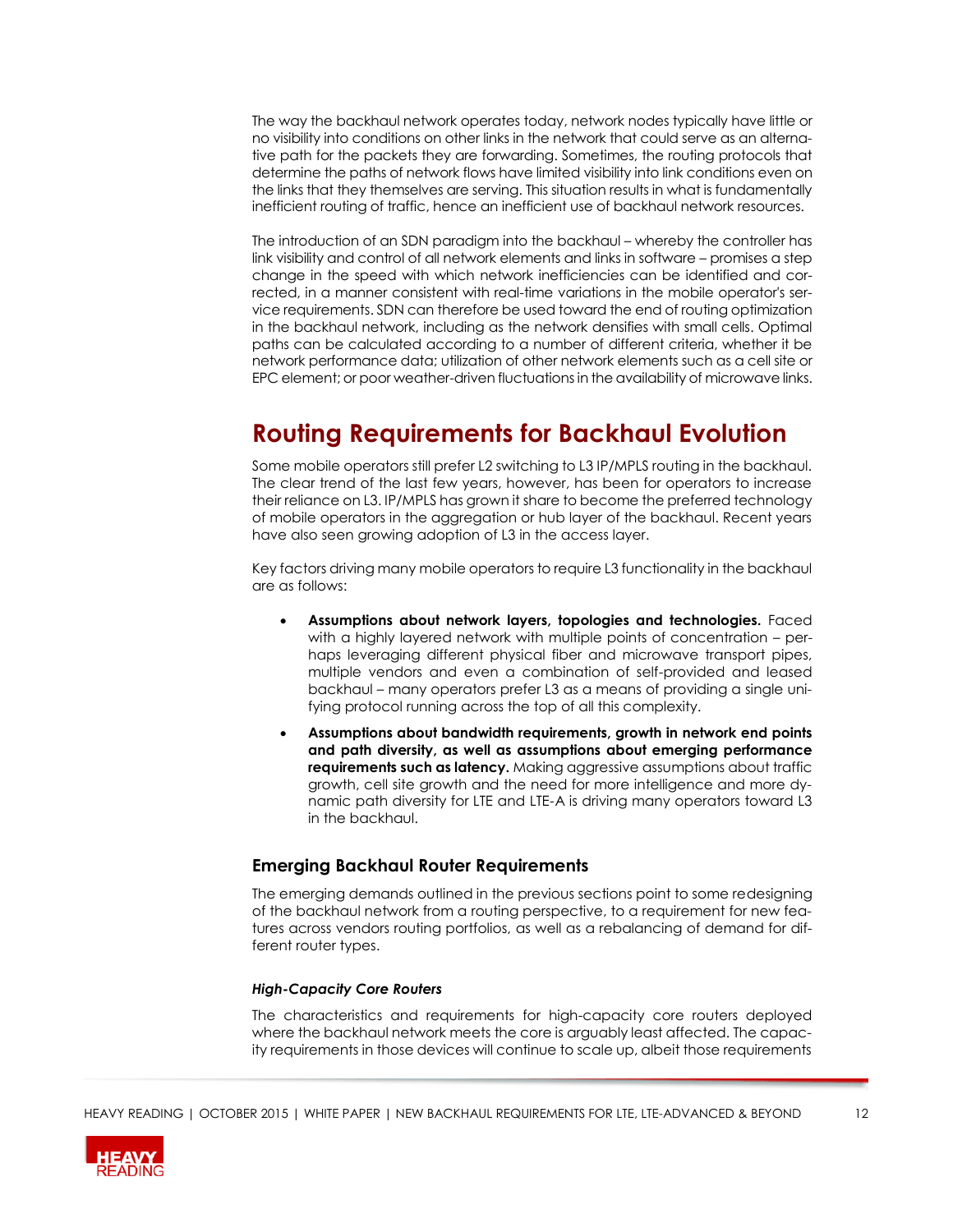tend to be driven as much, if no more, by the demands of the wireline network rather than the mobile network itself. The roadmaps for these core routers certainly need to align with the new LTE feature requirements such as support for PTP phase synchronization and the 3GPP SEG but for the most part their role in the network isn't likely to undergo a great deal of change.

#### *1U Cell Site Routers*

The changes in requirements for 1U cell site routers are likely to be somewhat greater. Small cells drive requirements for miniaturization as well as outdoor hardening requirements such for the IP65 standard. With the growing adoption of Single RAN base stations which can support 2G, 3G or 4G in a single platform, some mobile operators believe that the L3 capability built into these platforms means that a dedicated cell site router at each and every site may no longer be required at every site.

Use cases some operators may be considering restricting the use of 1U devices to include delivering L3 VPNs to enterprises; where the device serves the indoor unit (IDU) for a microwave outdoor unit (ODU), and is therefore powering the radio head via Power over Ethernet (PoE); and where it is serving as a hub for connecting to small cells surrounding the macro cell and is driving the small cell backhaul radios via PoE.

#### *Aggregation or Hub Site Routers*

The greatest change in requirements is likely to come in the case of aggregation or hub site routers. As this paper has already pointed out, the demands of security and phase synchronization already make the case for PTP Grand Master and 3GPP SEG functionality currently hosted in the core to be pushed out to the edge, which means pushed out onto hub site routers.



HEAVY READING | OCTOBER 2015 | WHITE PAPER | NEW BACKHAUL REQUIREMENTS FOR LTE, LTE-ADVANCED & BEYOND 13